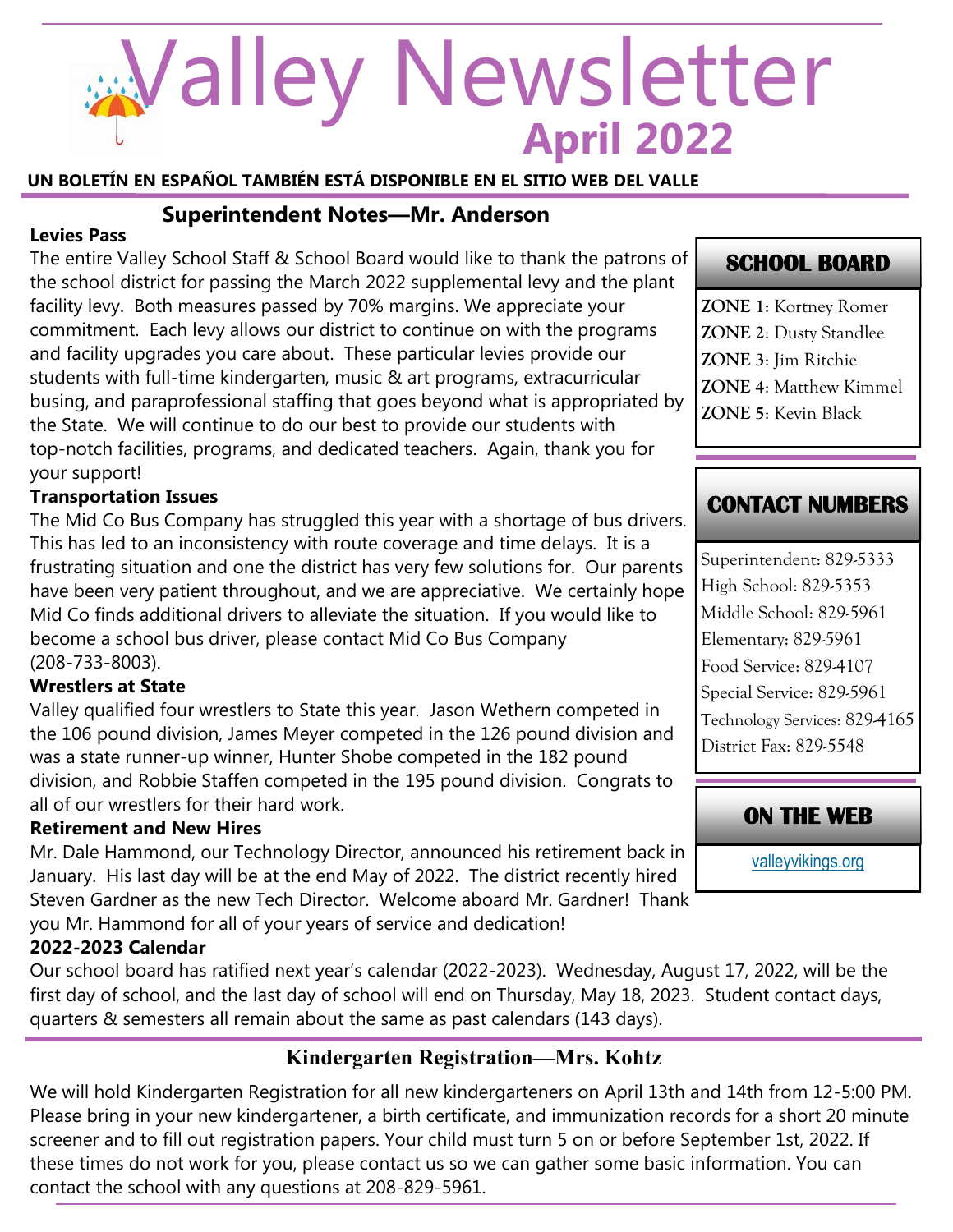## **Spring Standardized Assessments – Mrs. Hardy**

ISAT testing will be for grades 3-11 after spring break. SAT for all Juniors will be ALL DAY, beginning at 7:45 on Wednesday, April 13th. Like always, please make sure your child has good attendance. They need to be at school on time and NOT leave early. Please make sure they are well rested and have good nutritious habits. IF your child will be gone, please notify the office as soon as you know they will be absent. It is difficult for students to stay caught up on assignments. During the testing season, when they are absent, it is even more difficult because they need to make up classroom work, as well as any standardized tests they may have missed.

## **Valley Greenhouse – Mrs. Meyer**

Spring is here! We would like to thank all those who have supported the greenhouse through the years. Your support has benefitted the high school sciences. Our tiny plants are looking good. We have beef steak tomatoes, roma tomatoes, and some cherry sweet tomatoes (couple of varieties). For flowers, we have moss roses and petunias. This year we have coral wave petunias, midnight (dark purple) regular petunia and frost petunia with a variety of colors. The students are currently seeing if they can grow other varieties of flowers and vegetables from seeds. Check the Valley website for updates on what we have available, or come by and see for yourself. Hope to see you this spring! For a complete order sheet go to www.valleyvikings.org or email: greenhousefx@valley262.org

## **Boys Basketball – Coach Hardy**

On behalf of the varsity boys basketball team I would like to thank the community, administration, and student body for supporting us throughout this season. The atmosphere for our district championship game was amazing and the trip to state will always hold a lot of memories. This team overcame a lot of obstacles this year and grew together to be extremely tough to beat. I would like to thank the coaches and their families, the cheerleaders, and the JV players for their effort this season. Also, a big thank you to the Booster Club and Ted & Lana Black for their help and support. This was a fun ride that I hope many students, parents, and fans will remember for years to come.

## **Spring Driver's Education Thank You—Mrs. Lamun**

The Winter/Fall Driver's Education class would like to thank Tyler and Natalie Pierson for putting on another great class about driving in and around semitrucks. It makes it so much more "real" when you can see it for yourself. We appreciate them donating their time and expertise for the good of our community. We also would like to thank Gary Amoth Trucking for allowing Mr. Pierson to bring his truck and trailer over to our school.



Valley Newsletter